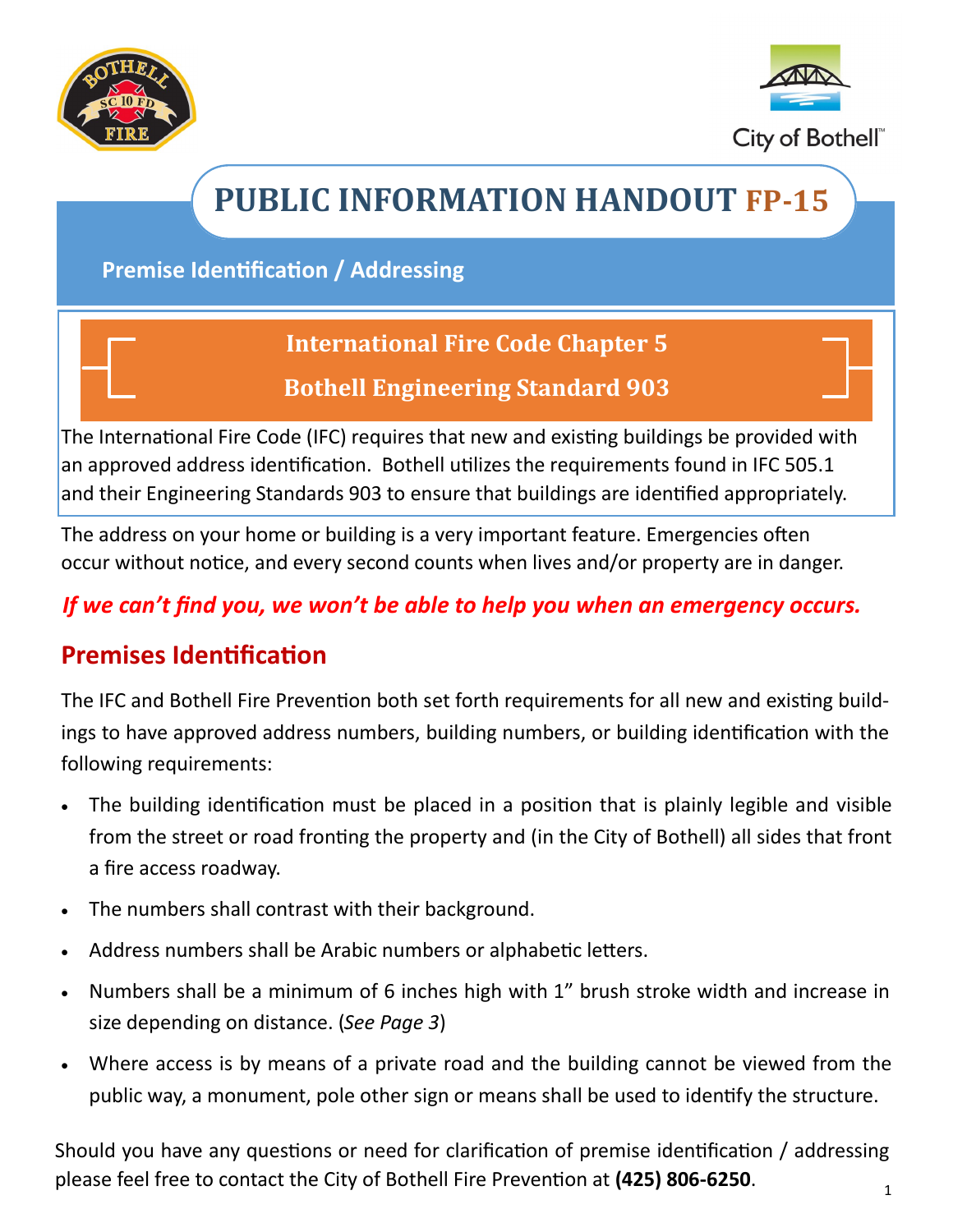**Premise Identification/Addressing**

## **Address Visibility**

The following provisions are the approved method to meet the address visibility requirements from the street or private road.

- For buildings 2-4 stories in height, the address numbers shall be placed on a portion of the top 1/3 of the building.
- For buildings greater than 4 stories in height, the address numbers shall be placed on a portion of the building below the 5th floor level and in the top 1/3 of that area.



On the House Away from obstruction and with proper lighting. And **Near the Road** from both dire

*If we can't find you, we won't be able to help you when an emergency occurs.*

If we can't see you address from the street, you will need to need to place it on a pole or a monument to make it easily identifiable.

Should you have any questions or need for clarification of premise identification / addressing please feel free to contact the City of Bothell Fire Prevention at **(425) 806-6250**.